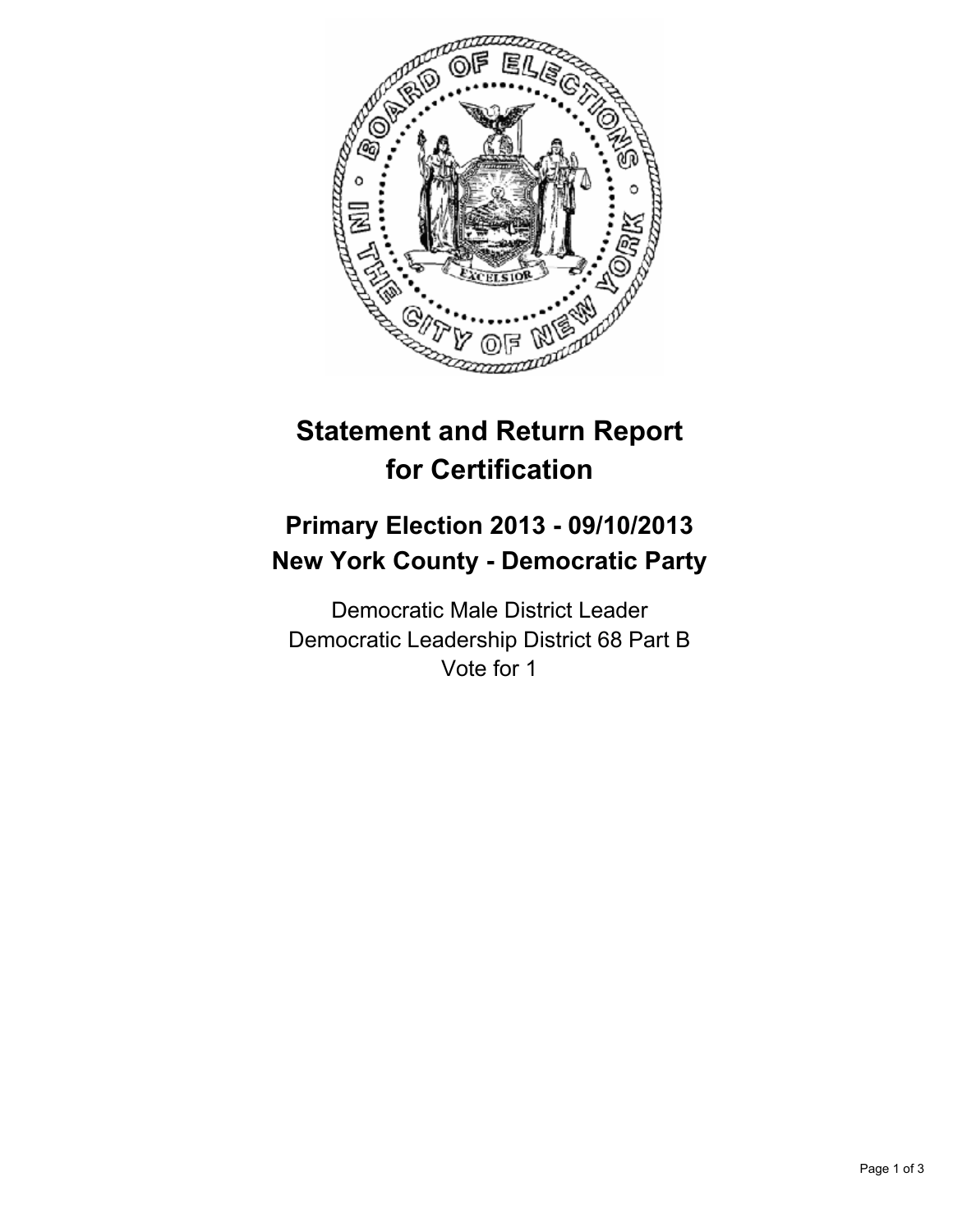

#### **Assembly District 68**

| <b>Total Votes</b>     | 2.169    |
|------------------------|----------|
| EDWARD N. SANTOS       | 982      |
| <b>HARRY RODRIGUEZ</b> | 1,187    |
| AFFIDAVIT              | 68       |
| SPECIAL PRESIDENTIAL   | 0        |
| <b>FEDERAL</b>         | $\Omega$ |
| ABSENTEE/MILITARY      | 86       |
| <b>EMERGENCY</b>       | 127      |
|                        |          |